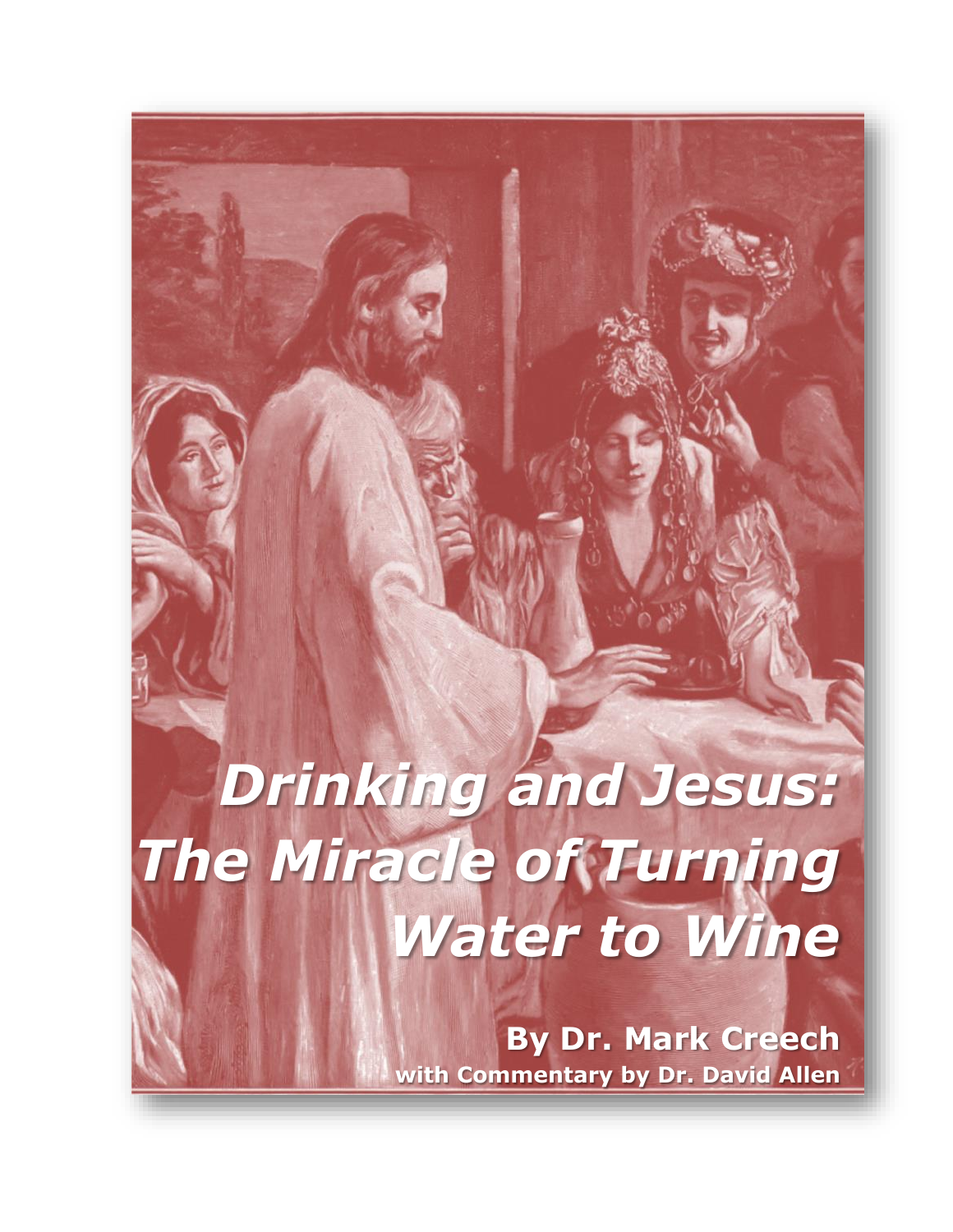The late comedian, Milton Berle, once said he had a friend who swore the Bible condoned getting drunk. He argued the Scriptures taught that the one who sins should be stoned.

I've heard a lot of erroneous arguments myself made from the Bible in favor of drinking. But none more egregious than the one that advocates Jesus endorsed imbibing when he made water into wine at the wedding in Cana. I don't always have the occasion to challenge this assertion, but when I do, I like to ask the proponent to show me, prove that Jesus made an intoxicating beverage that was harmful. Never has anyone ever been able to do more than show the argument is based squarely on assumption. The facts just don't sustain it.

The Greek word translated wine in chapter 2 of John's Gospel is the word *oinos* – a generic term that does not always refer to a fermented beverage. John D. Freeman has accurately written:

"Throughout ancient times the word was used to refer to fruit juices, primarily grape juice, without regard to whether or not it was fermented, or had turned to vinegar. Recipes for preparing various kinds of wines without fermentation have been preserved by writers of antiquity; and the common practice of boiling their wines, and also of largely diluting them, showed that the action of fermentation was not regarded by the ancients as essential to the existence of *oinos.* Many authorities agree that the Greek use of *oinos* included fresh grape juice." [1]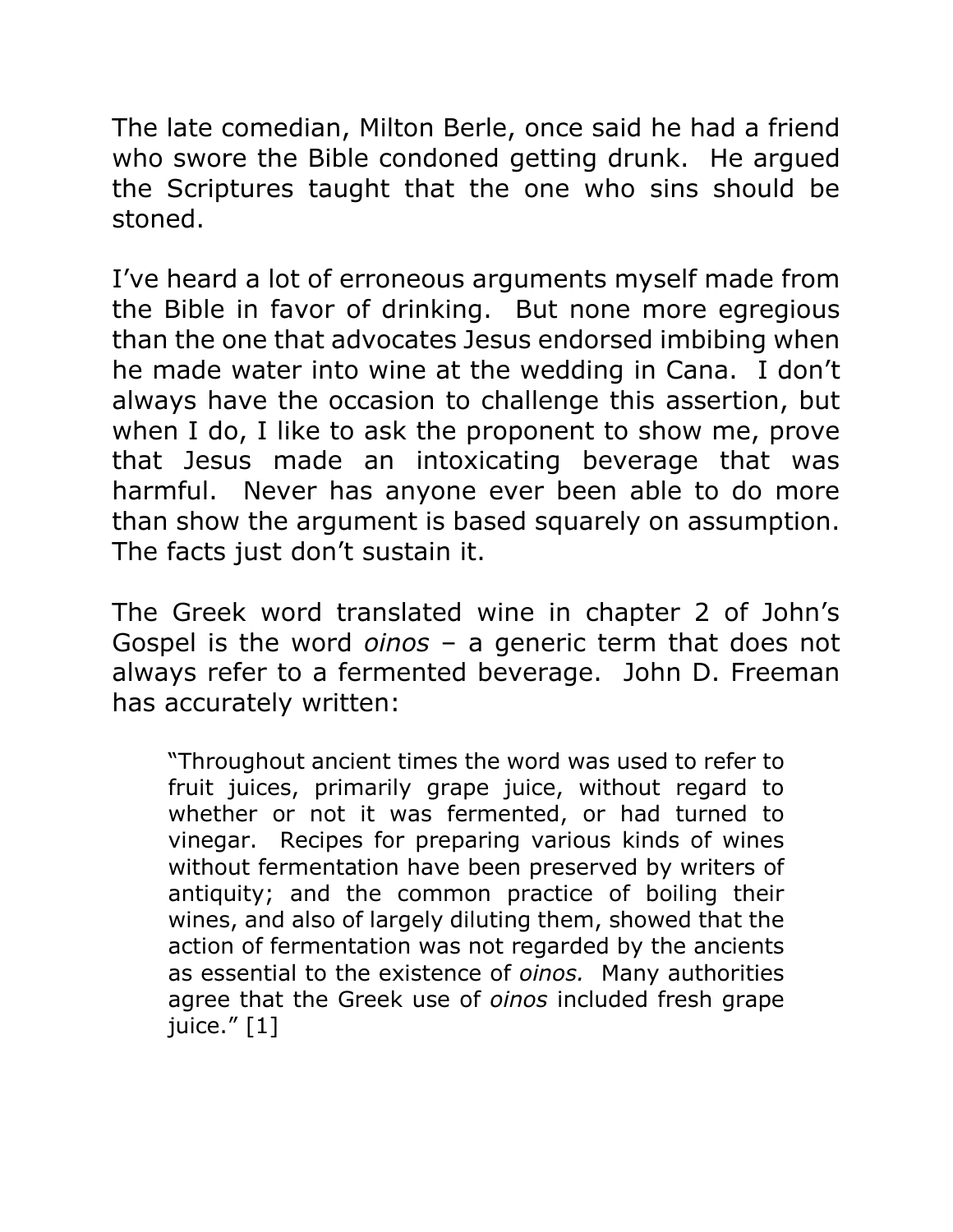So whether one believes that Jesus made an intoxicating wine or a non-intoxicating wine at the wedding in Cana is purely a matter of personal interpretation. For the Bible never definitively says that Jesus turned water into alcoholic wine.

There are, however, a number of reasons why this writer believes the preponderance of the evidence is against Jesus having made an intoxicating beverage.

There is a sense in which God himself turns water into wine year after year in vineyards everywhere around the world. The rains fall from the heavens, the roots take in the moisture, the sunshine, and process the elements. Slowly comes the bloom on the branches, the grapes then form and ripen. In the miracle at Cana, Jesus simply sped up the process.

Fermentation, however, is something that comes about via decomposition. It makes no sense that Jesus would create something pure and at the peak of perfection and then drive it rapidly through the course of fermentation. It's true he could have done it, but why would he do such a thing? The miracle was meant to show the glory of Christ's person. Making what would have amounted to 120 gallons of a dangerous drug, while giving no restriction for its use, certainly isn't consistent with a manifestation of his magnificence. It makes no sense and runs counter to Christ's spotless integrity to purposely corrupt what was natural and healthy for a recreational mind-altering substance.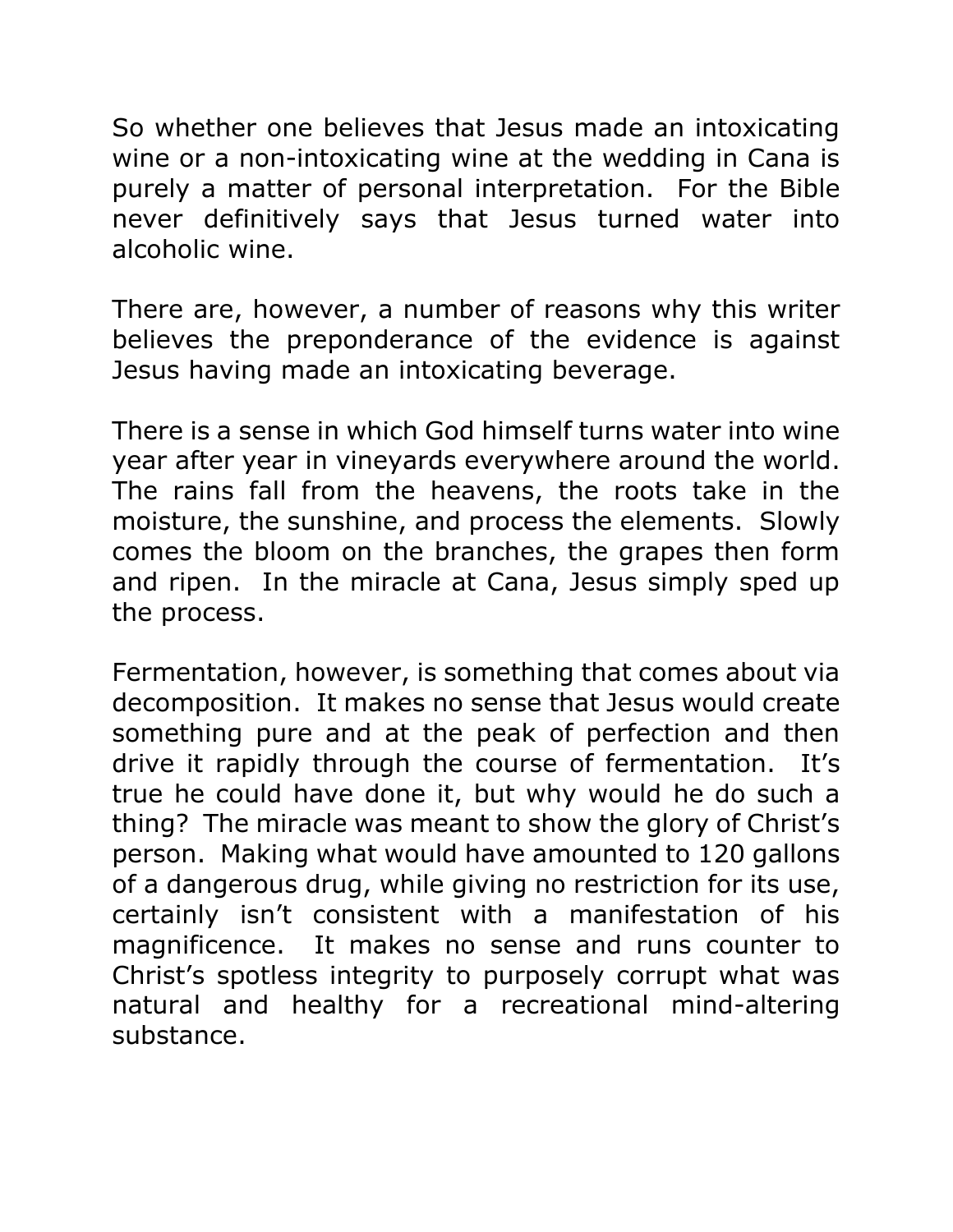The concept itself defames the very character of Jesus and puts him in violation of the spirit, if not the letter of the law of God, which reads, "Woe to him who gives drink to his neighbors, pouring it from the wineskin till they are drunk, so that he can gaze on their naked bodies. You will be filled with shame instead of glory" (Habakkuk 2:15, 16).

With something of a modern parallel, David Brumbelow in his book, *Ancient Wine and the Bible,* states the scenario Jesus would have never created at the wedding in Cana:

"You can be assured that as the guests returned home they were not guilty of drunk walking, drunk donkeyriding, or drunk chariot-racing. No drunk men went home that day and beat their wives and children." [2]

Moreover, if one was to assume Jesus drank such wine in participation with the wedding guests, as some have argued, then that act in itself would have violated Proverbs 31:4-5, which reads, "It is not for kings, O Lemuel – not for kings to drink wine, not for rulers to crave beer, lest they drink and forget what the law decrees, and deprive all the oppressed of their rights." Is not Christ the King of kings? Is it reasonable to think the very Son of God would take into his body a recreational intoxicant, risk falling into sin, and endanger the great mission of the redemption of mankind? Banish the thought!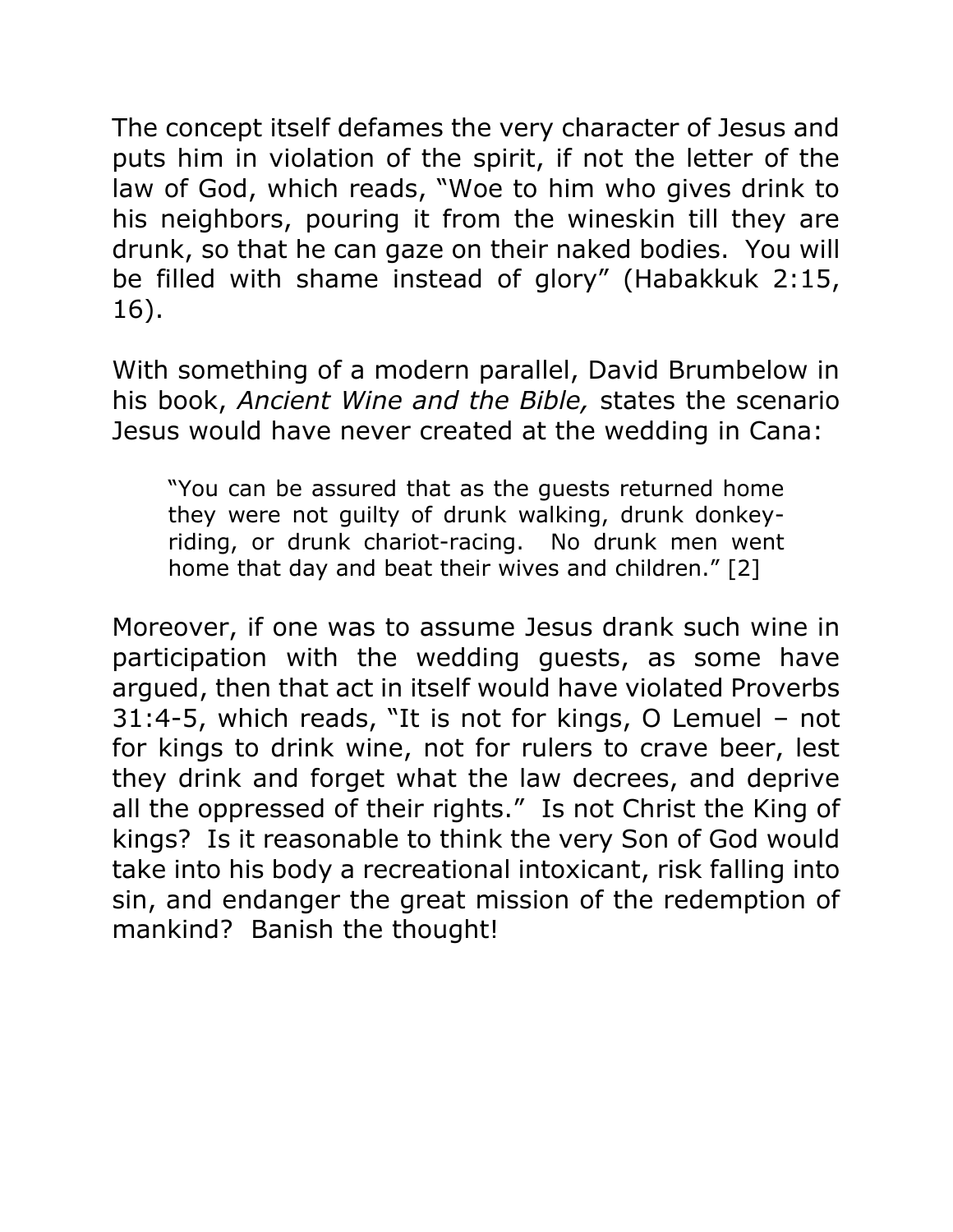Moreover, it should also be noted that Jesus' first miracle – the turning of the water into wine – was a sign of the new covenant God was making. The writer of Hebrews explains, "For this reason Christ is the mediator of a new covenant, that those who are called may receive the promised eternal inheritance – now that he has died as a ransom to set them free from the sins committed under the first covenant" (Hebrews 9:15). It besmirches the fresh, sweet, stainless, incorruptible nature of the new covenant that Christ brings with a beverage of fermentation. The word "ferment" itself means agitation, unrest, commotion, tumult, turmoil and mayhem. These are all matters the new covenant in Christ remedies, erases, and corrects in life. If the miracle of turning water into wine was the creation of a beverage inflamed with alcohol, then these negative associations would seem to tarnish the purity of that holy covenant.

This author understands many fine, even devout Christian people; disagree with the argument that the wine Jesus miraculously provided at Cana was not fermented or intoxicating. But there is nothing in John's account or the Bible's teachings as a whole, where one may conclusively show an endorsement for the recreational use of alcoholic beverages. Hardly! Orin B. Whitmore has eloquently summarized the matter, saying: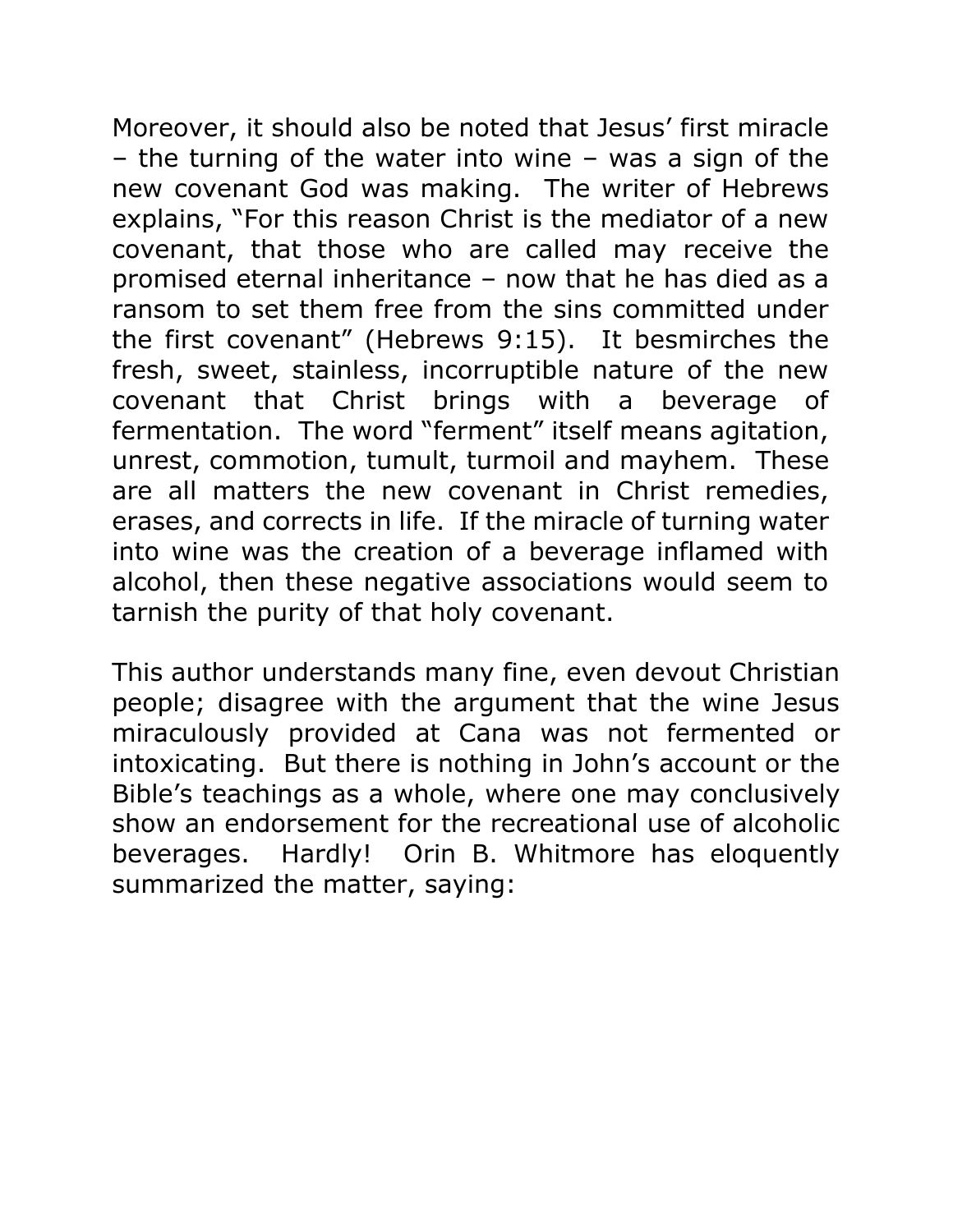"Is all wine 'a mocker'? [Proverbs 20:1]. Then it was a 'a mocker' that Jesus made for the guests at the wedding feast in Cana, and 'a mocker' which Jesus introduced to his disciples at the Passover table, and bade them to drink. Does all wine 'bite like a serpent' and 'sting like an adder'?" [Proverbs 23:32]

"Then Jesus made wine for the guests at Cana with the 'bite of a serpent' and the 'sting of an adder' in it. Do you believe it? No, a thousand times no! Did Jesus give to His disciples a cup in which were the 'bite of a serpent and the sting of an adder,' and tell them that cup contained that which represented his blood, His lifegiving blood – shed for the remission of their sins? Do you believe it? No…." [3]

According to the World Health Organization, alcohol today is responsible for nearly 4% of deaths worldwide, more than AIDS, tuberculosis, or violence. [4] In the United States, its abuse is the third leading cause of preventable death and precipitates an economic drain on the nation's resources of approximately \$223.5 billion annually. [5] This doesn't even account for the costs of heartache that it endlessly brings to millions and millions of people.

If one believes the wine Jesus miraculously made at Cana was intoxicating in nature, much like those of today, then the burden of proof lies with those who believe this to decisively demonstrate it in the text, as well as explain why it seems to find no support in the entire context of Scripture. Furthermore, they must effectively answer the question of why Jesus would create and encourage the use of a hazardous and deadly drug.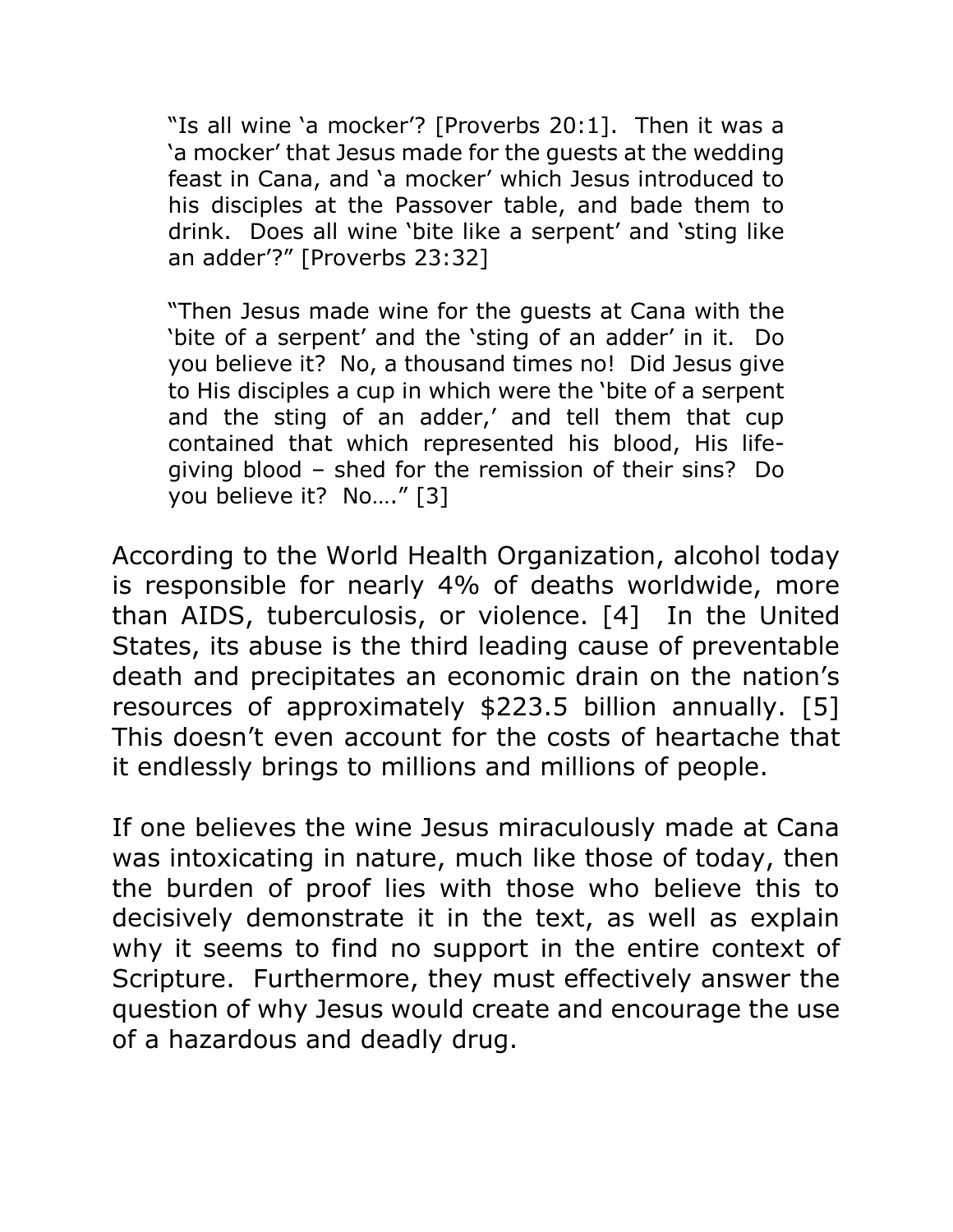For this writer, effectively addressing these assertions from Scripture is about as provable as saying the Bible endorses drunkenness because it instructs the person who sins to be stoned. The preponderance of the evidence just cannot sustain such claims and makes them somewhat laughable.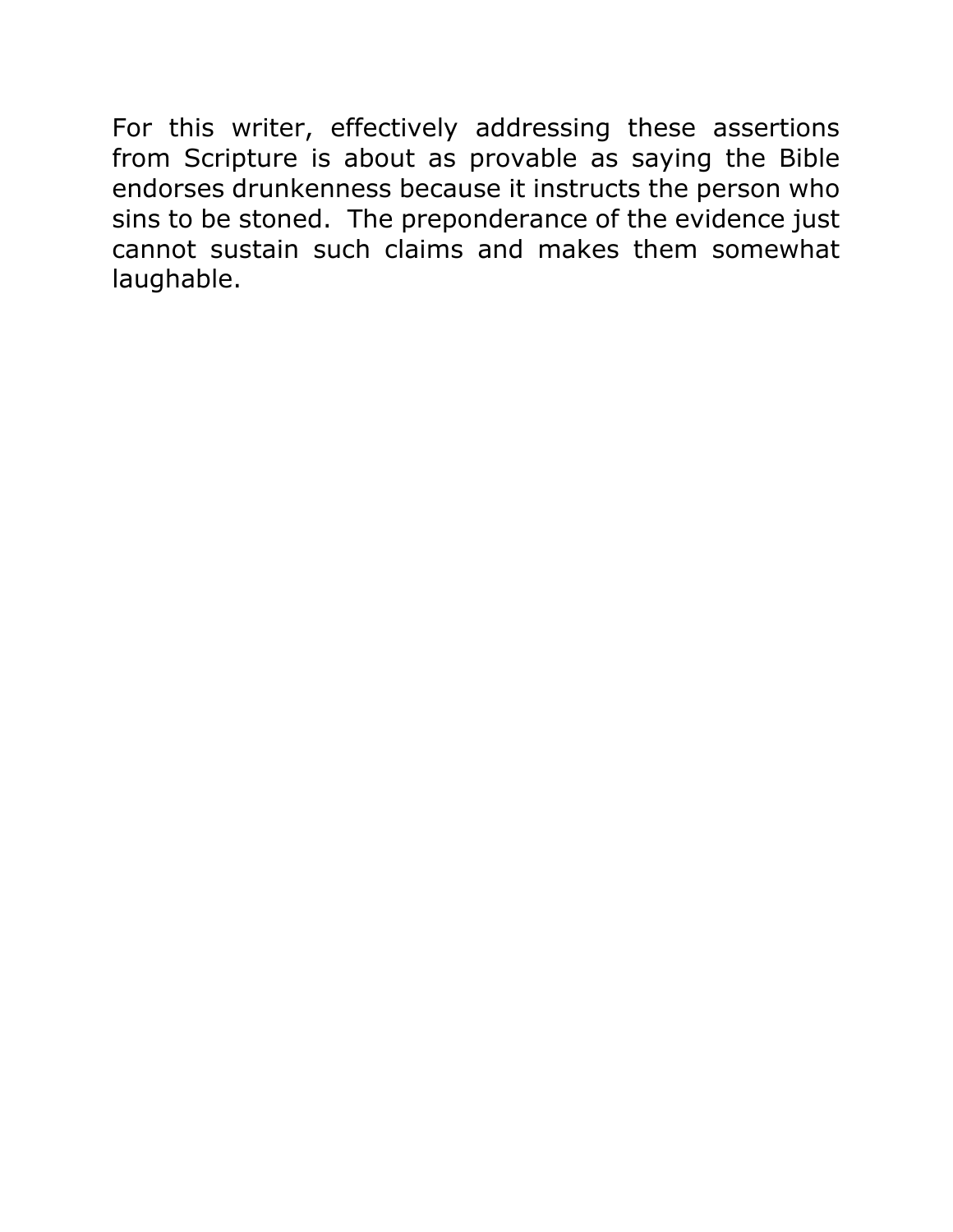#### *Resources*

[1] Freeman, John D. *Shadow Over America.* Nashville, Tenn., Convention Press, 1957, pgs. 89,90

[2] Brumbelow, David R. *Ancient Wine and the Bible.* Carollton, Ga. Free Church Press, 2011, pg. 142

[3] Ibid, pg. 145

[4] *Alcohol Kills More Than Aids, TB, or Violence: WHO. Reuters,* 11, February 2011, **http://www.reuters.com/article/2011/02/11/usalcohol-idUSTRE71A2FM20110211**

[5] *Alcohol and Public Health*. Centers for Disease Control and Prevention, 1 October 2012, **http://www.cdc.gov/alcohol/factsheets/alcohol-use.htm**

All passages of Scripture quoted from the *New International Version*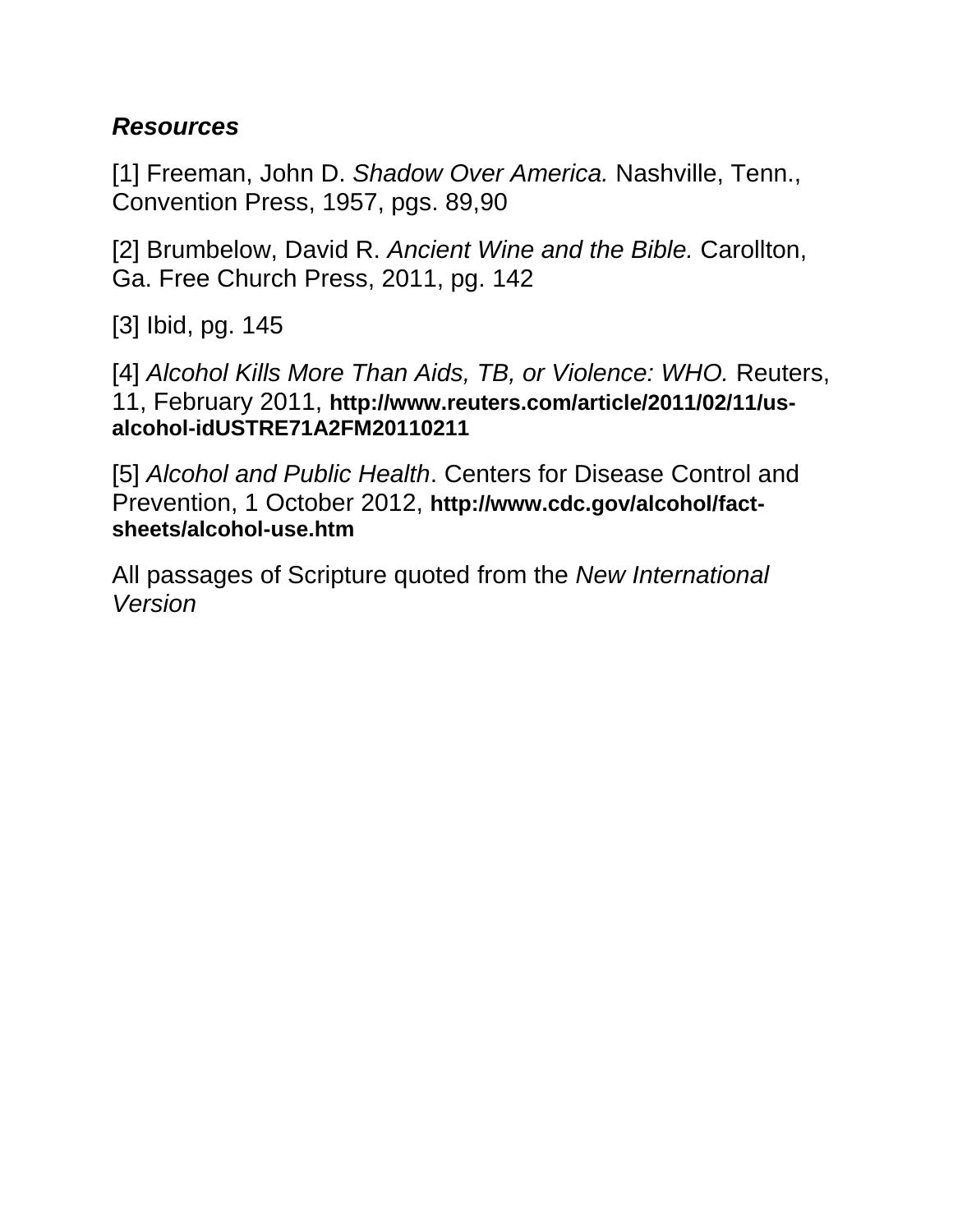*After reviewing Dr. Creech's editorial, written for a local newspaper and limited in space, Dr. David Allen, Dean of Southwestern Baptist Seminary's School of Theology, commented that, while he agreed with Dr. Creech's position, he felt that the following points should be added:*

Even if one chooses to believe that Jesus did indeed make fermented wine, this understanding of Scripture still cannot be used logically, biblically or any other way to justify drinking alcoholic beverages today. The alcoholic content of wine in the First Century was much less than today since wine today is often "fortified." It took more wine to get drunk in the ancient world than it takes today.

Christians, in seeking to decide whether moderate drinking is permissible for followers of Christ should ultimately put the subject to the "Corinthians Principles Test"—a test of wisdom from the Scripture:

### **1)Will it harm my body?**

#### 1 Corinthians 6:18–20 (NKJV)

 $18$  Flee sexual immorality. Every sin that a man does is outside the body, but he who commits sexual immorality sins against his own body. <sup>19</sup> Or do you not know that your body is the temple of the Holy Spirit *who is* in you, whom you have from God, and you are not your own? <sup>20</sup> For you were bought at a price; therefore glorify God in your body and in your spirit, which are God's.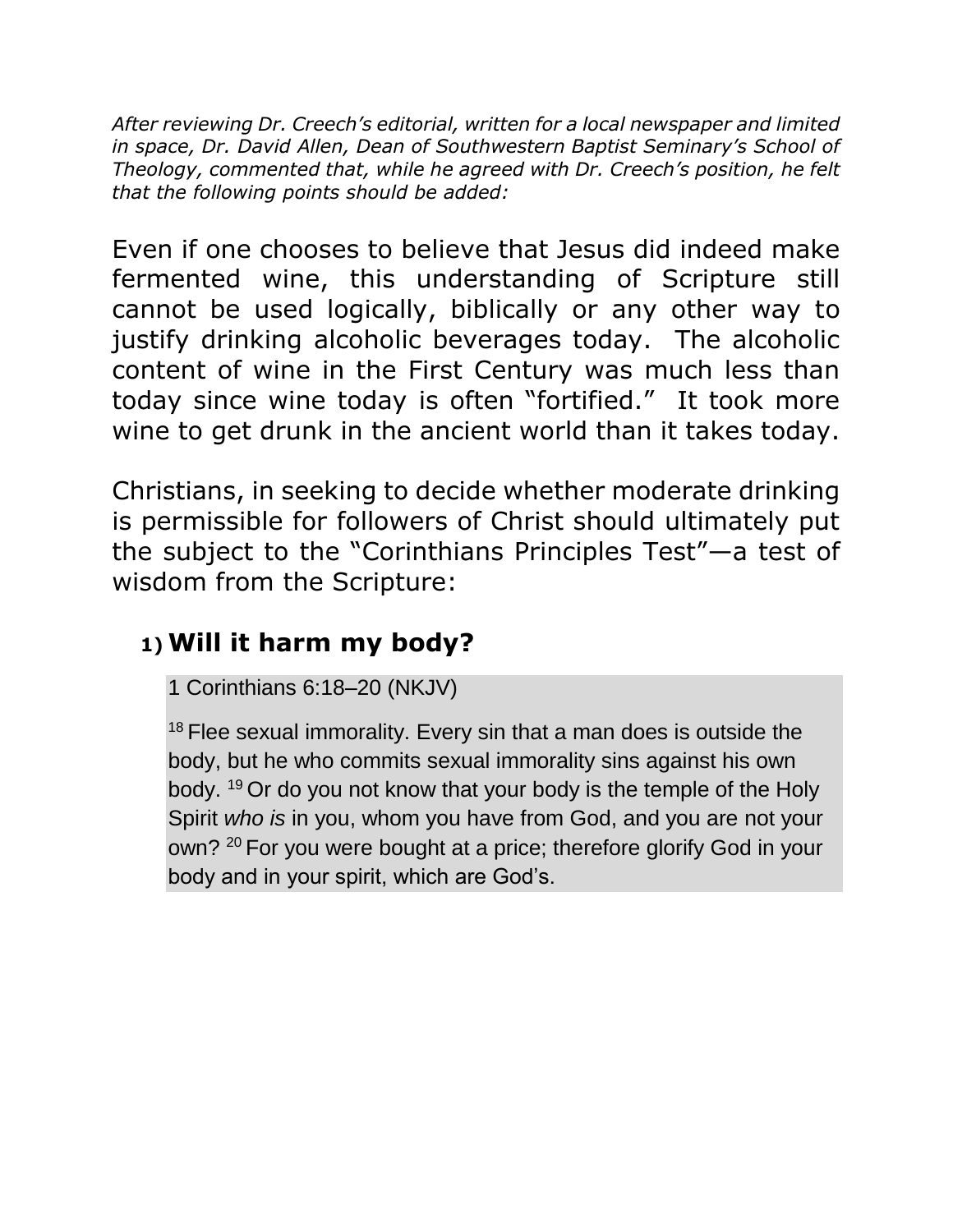#### **2)Will it cause someone to stumble?**

1 Corinthians 8:9–13 (NKJV)

<sup>9</sup> But beware lest somehow this liberty of yours become a stumbling block to those who are weak.

<sup>13</sup> Therefore, if food makes my brother stumble, I will never again eat meat, lest I make my brother stumble.

# **3) Is it edifying?**

1 Corinthians 10:23 (NKJV)

 $23$  All things are lawful for me, but not all things are helpful; all things are lawful for me, but not all things edify.

# **4)Will it bring glory to God?**

1 Corinthians 10:31 (NKJV)

 $31$  Therefore, whether you eat or drink, or whatever you do, do all to the glory of God.

## **5)Will it bring others to Jesus?**

1 Corinthians 10:33 (NKJV)

<sup>33</sup> just as I also please all *men* in all *things,* not seeking my own profit, but the *profit* of many, that they may be saved.

Drinking cannot pass any one of these tests. Thus, mature Christians should conclude that it is unwise to drink.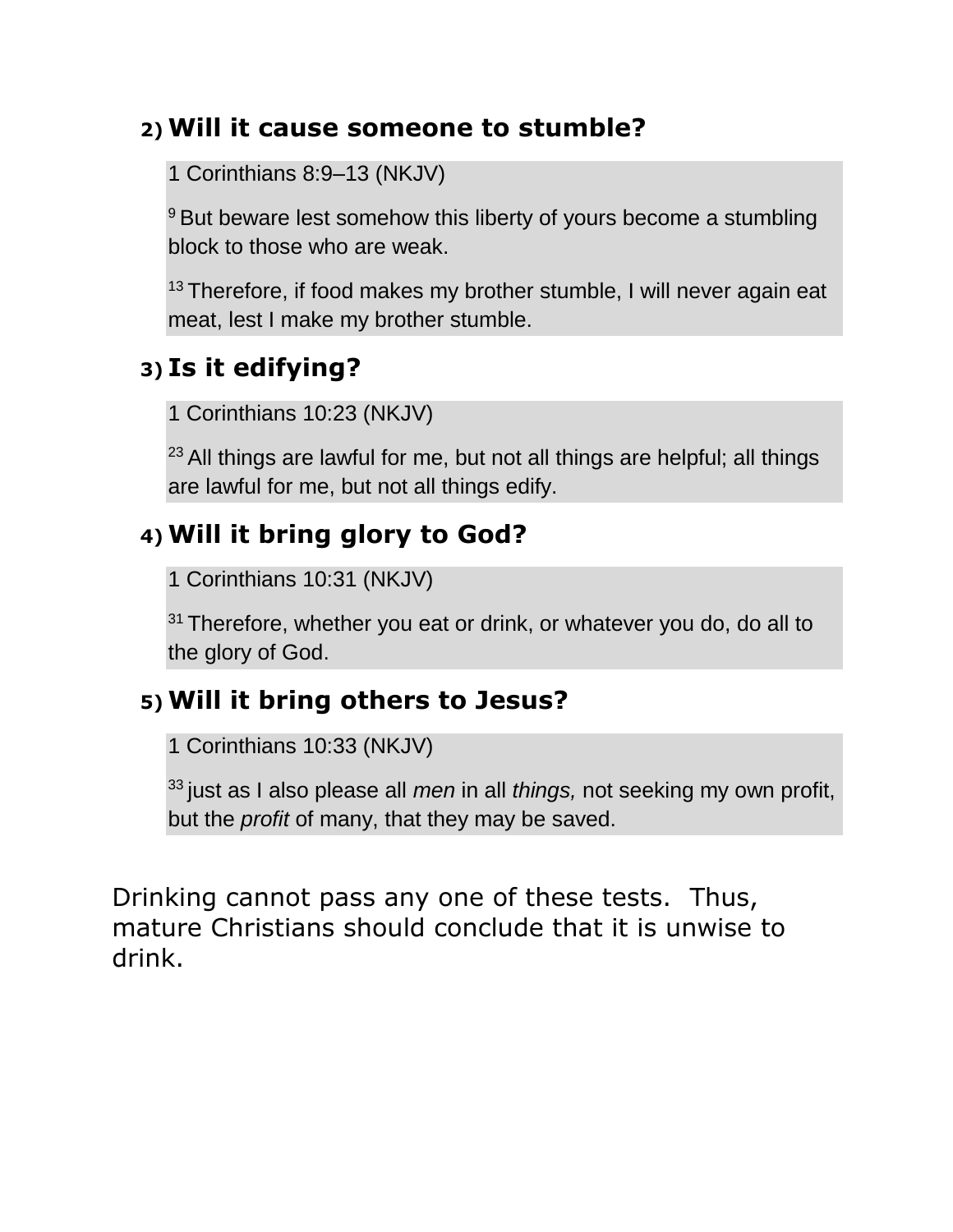Mark Creech is the Executive Director of the Christian Action League (CAL) of North Carolina, Inc. **www.ChristianActionLeague.org**



David Allen is the Dean of the School of Theology at Southwestern Baptist Theological Seminary in Fort Worth, TX **www.swbts.edu**